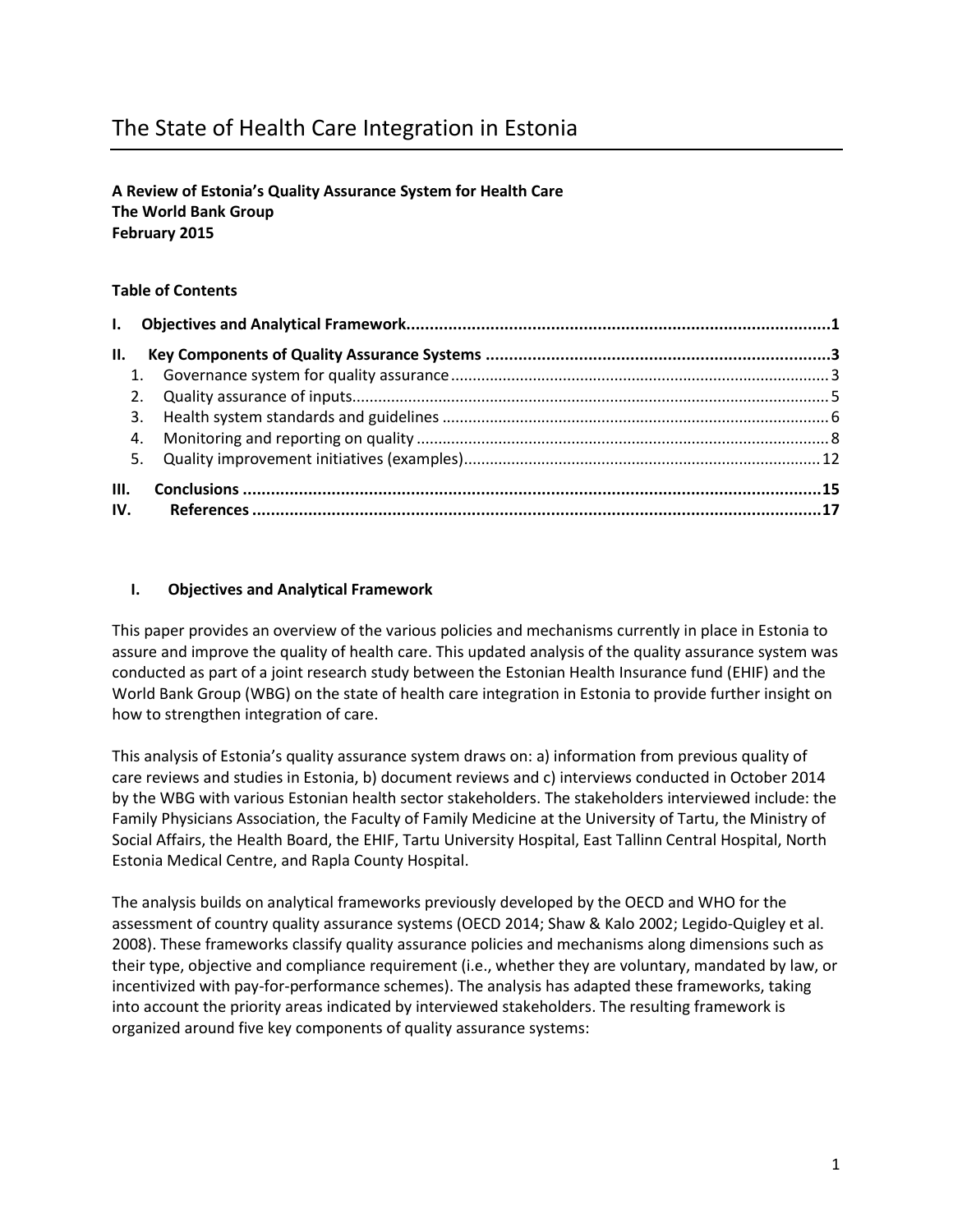- i) a governance system for quality assurance,
- ii) mechanisms to ensure the quality of inputs into the health care system, namely, human resources and physical infrastructure, 1
- iii) health care practice standards and guidelines
- iv) monitoring and reporting procedures for ensuring adherence to these standards, and
- v) quality improvement initiatives at the national, local and organizational levels.

Each of these elements plays a key role in sustaining the quality improvement and assurance cycle for health care (Figure 1). All elements of this cycle are governed by a system that includes a legal framework and various health sector institutions with designated responsibilities for carrying out these quality assurance activities. The cycle begins with health system inputs, standards and guidelines, which set the foundation for the delivery of high quality health care. This is followed by monitoring and reporting of quality to assess adherence to health system standards and guidelines, and to identify any deficiencies in health system inputs. Finally, targeted improvement initiatives and activities are implemented in response to any weaknesses in the quality of care identified through monitoring and reporting, which may lead to modifications in inputs, standards and guidelines, thereby "closing the quality loop."



l

### **Figure 1: The Quality Assurance and Improvement Cycle for Service Delivery** Source: Adapted from Shaw & Kalo 2002 and OECD 2014

This following section reviews the status and developments under each of these key components in Estonia. Finally, the paper concludes with a brief analysis of the strengths and weaknesses of Estonia's quality assurance system, and thus potential areas for improvement.

 $1$  Due to its complexity, it was decided that a review of quality assurance mechanisms for pharmaceuticals and medical devices would be outside the scope of the current study, but could be conducted at a later stage.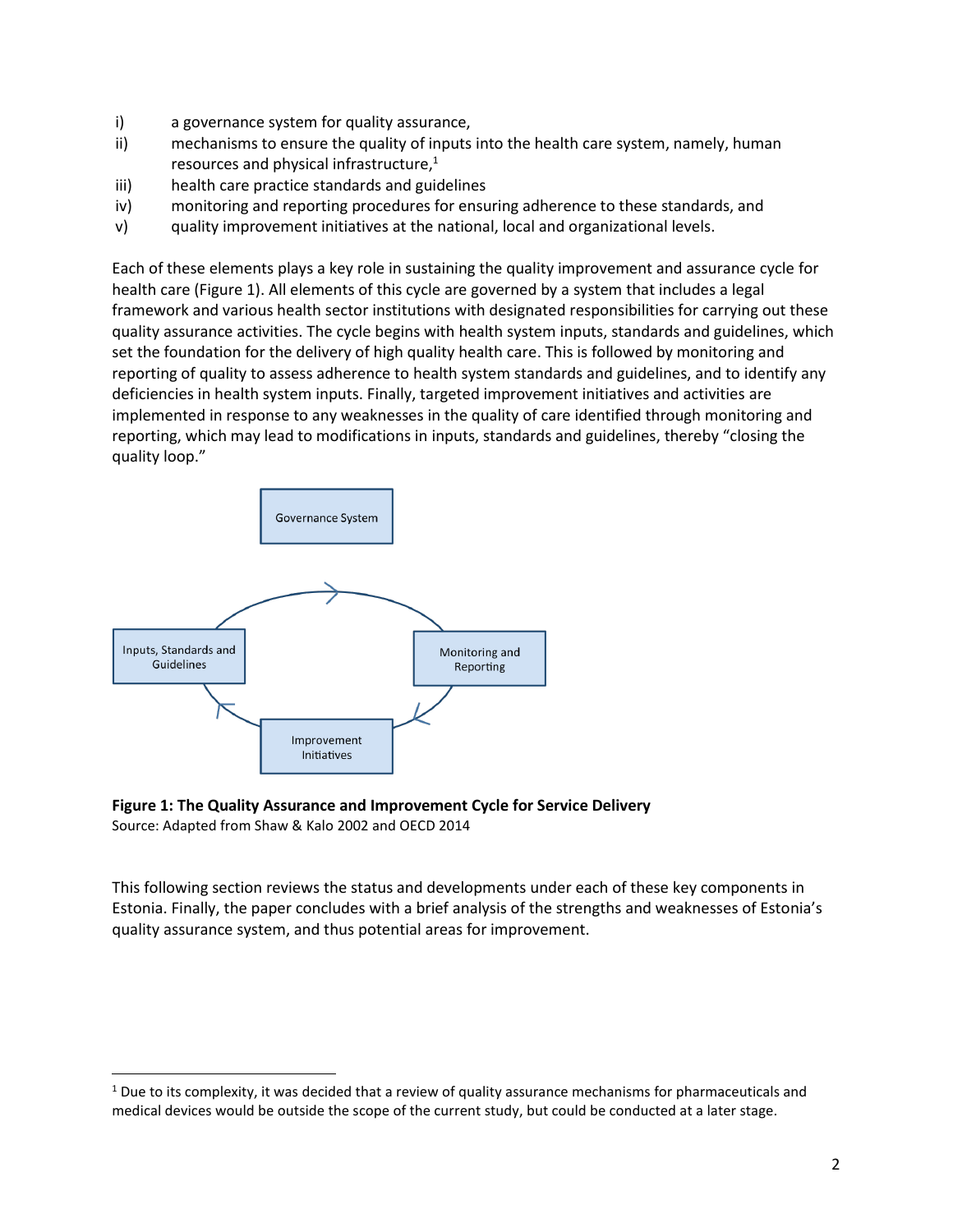# **II. Key Components of Quality Assurance Systems**

# **1. Governance system for quality assurance**

Governance systems for quality assurance involve the designation of roles and responsibilities for performing and overseeing quality assurance to various health sector institutions, ideally with one institution, such as the Ministry of Health or an independent institution, having a clear leadership function. The foundation for these governance systems consists of a legal framework and policies that specify the requirements for these activities as well any sanctions for non-compliance. An important factor in the success of governance systems for quality assurance, however, is the societal culture in which the various health sector institutions operate, as well as the culture within these institutions themselves.

### Roles and responsibilities for quality assurance

Prior analyses of Estonia's quality assurance system highlight a lack of clear leadership in this area (Põlluste et al. 2006). Recent interviews with health sector stakeholders have indicated that this situation has not changed. The different health stakeholders in Estonia carry out specific quality assurance activities within the purview of their respective responsibilities in the sector (Box 1). However, there is no single national institution in Estonia that is responsible for coordinating and assessing the quality assurance activities carried out by these various health sector institutions and associations. In many countries, this responsibility is typically relegated to the Ministry of Health or one of its agencies. The Estonian Ministry of Social Affairs, which acts as the main steward for the Estonian health sector, does not, however, carry out any coordination or assessment of quality assurance activities across sector institutions, although it is responsible for preparing legislation, policies and healthcare development plans that are related to quality assurance. In turn, aside from its main role as purchaser, the EHIF has assumed a lead on various quality assurance activities.

### Legal framework for quality assurance

The principal law addressing quality of care in Estonia is the Health Services Organization Act of 2002. This law evolved from the Quality Policy of Estonian Health Care, which was developed in 1998. However, it was not comprehensive enough, as key roles and incentives for quality improvement were not clearly defined (Põlluste et al. 2006). The Health Services Organization Act specifies the requirements for the provision of health care services and their organization. The act specifically discusses requirements for the registration of health care professionals, the issuing of activity licenses and the right to practice as a general practitioner, as well as sanctions for non-compliance with these requirements.

The Health Services Organization Act also designates the responsibility for specifying the requirements for the accessibility and quality of health care services to the Ministry of Social Affairs. As a result, the Ministry has passed several acts and regulations which establish, for example, the structural quality requirements of facilities, installations and equipment; quality requirements for specific medical procedures; designation of provider responsibilities in ensuring the accessibility and quality of health services, including the requirement for every provider to develop their own quality management system; patients' legal rights and national procedures for managing patient complaints as well as development plans for medical and nursing specialties and their general work instruction.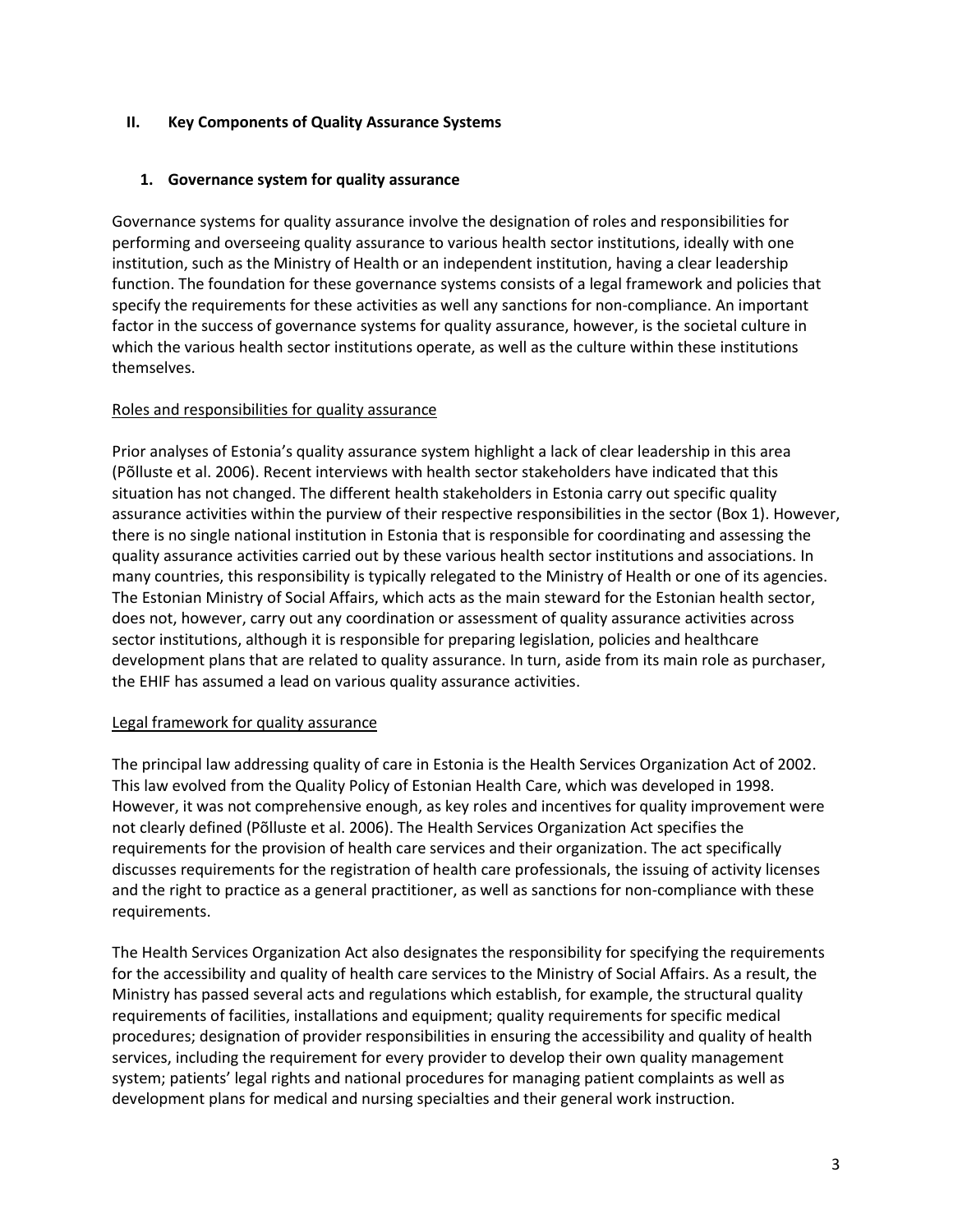### **Box 1. Quality Assurance Responsibilities of Health Sector Stakeholders**

#### *The Ministry of Social Affairs*

- Preparation of draft of legislation, including those which are related to quality assurance
- Preparation and approval of health care development plans
- Development of national health policy

 Collection and analysis of statistical data on the volume of activities and economic indicators of health care providers

#### *The Health Board, Health Care Department*

- Licensing of providers of medical care
- Registration of health care professionals
- Supervision of compliance with quality requirements for structure in activity licenses
- Organization of ambulance services and occupational health care
- Organization of primary health care

#### *Health Care Quality Expert Commission*

Management of official patient safety complaints and provision of official counseling to patients

#### *Estonian Health Insurance Fund*

- Establishment of requirements for health care providers on accessibility and quality of health services in contracts
- 
- Development and compilation of clinical guidelines and corresponding patient education materials
- Performance of periodic clinical audits

### *Health Professional Associations*

- Certification of health professionals
- Compilation of clinical and nursing guidelines

#### *Health Care Providers*

- Administration of regular patient satisfaction surveys
- Management patient complaints
- Management risk of medical procedures
- Development and coordination of education plans for employees

#### *Educational Institutions*

- Provision of undergraduate, postgraduate and continuous professional training of health professionals
	- Performance of health care surveys, including applied research on quality assurance.

Sources: Põlluste et al. 2006, Personal Communication.

### Cultural factors

Without a culture of accountability and openness to implementation of organizational change, effective governance of quality assurance and improvement practices may be compromised (Martinez 2001). In Estonia, there is some indication that this culture of accountability and openness is still lacking in many healthcare institutions, which may be attributed in large part to the country's history as a former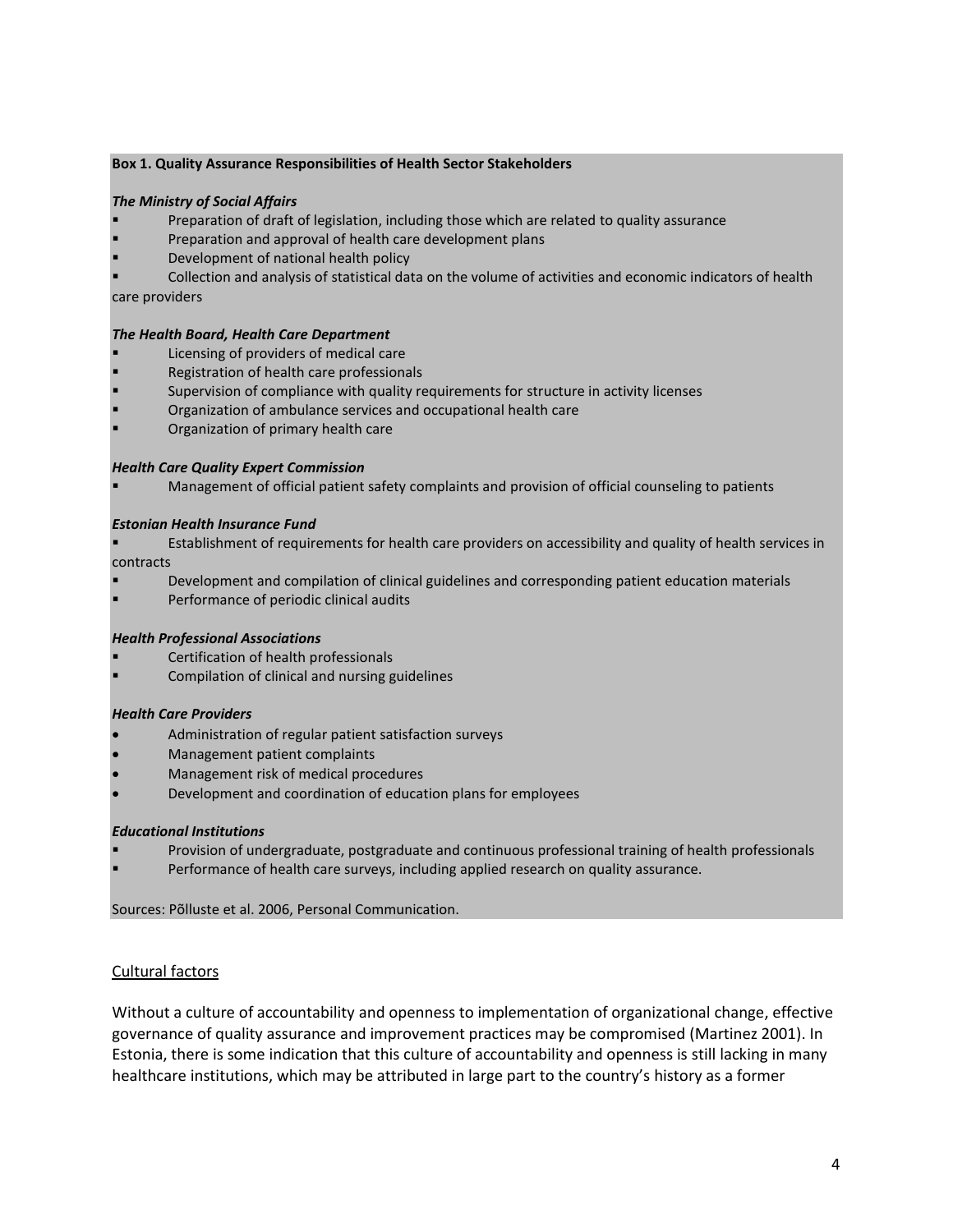member of the Soviet Union.<sup>2</sup> Developing this culture in the long run will require introducing more explicit training in healthcare quality assurance and improvement at all levels of education for health care professionals and administrators.

# **2. Quality assurance of inputs**

l

A second key component of a quality assurance system consists of developing mechanisms for the quality assurance for health care system inputs (i.e., human resources and physical infrastructure). These mechanisms include registration of health care professionals with periodic re-certification, licensing and re-licensing of health care facilities. Licensing and re-licensing of health care facilities are typically required by law. Registration of health care professionals is also typically required by law, although re-certification is often done a voluntary basis.

# Registration of health care professionals (Mandatory)

As specified by the Health Services Organization Act, the Health Board is responsible for registering and certifying health care professionals including doctors, dentists, nurses, allied practitioners (e.g. midwives), and pharmacists. Prospective health care professionals can apply for registration with the Health Board within five years of graduation from a health care professional training program. If applying for registration after five years post-graduation, prospective professionals must take a qualification exam administered by the medical faculty at the University of Tartu.

Prospective professionals who received qualifications in Member States of the European Union (EU), Member States of the European Economic Area (EEA) and Switzerland may also apply for registration with the Health Board. In most cases, specialty training of applicants from the EU, EEA or Switzerland are automatically recognized. In cases when they are not automatically recognized, the Health Board may require the applicant to complete an aptitude test. Prospective professionals who received qualifications from other foreign states, but have been recognized by other members of the EU, EEA, or Switzerland and have at least three years of work experience are also accepted in most cases. For all other foreign applicants, the Health Board will compare qualifications with those required for Estonian applicants, and may require an aptitude test.

Once registered by the Health Board, all professionals receive a certificate. Professionals are only required to register once, after which the certificate of registration remains valid for the remainder of the professional's working life. Professional re-certification is voluntary for all health professionals in Estonia, with the exception of a few medical specialties (e.g. anesthesiology). The Medical Faculty at the University of Tartu conducts the re-certification process for family physicians. Re-certification for all other medical specialties is done by health professional organizations.

The Health Board reserves the right to suspend registration if these requirements are violated and, in cases where a court conviction deprives the professional of the right to practice, the Health Board may permanently delete a professional from the register.

<sup>&</sup>lt;sup>2</sup> This issue was alluded to in WBG interviews with health sector stakeholders and also discussed in previous studies of Estonia and other post-Soviet countries (Guisset et al. 2009; Chowleka 2001).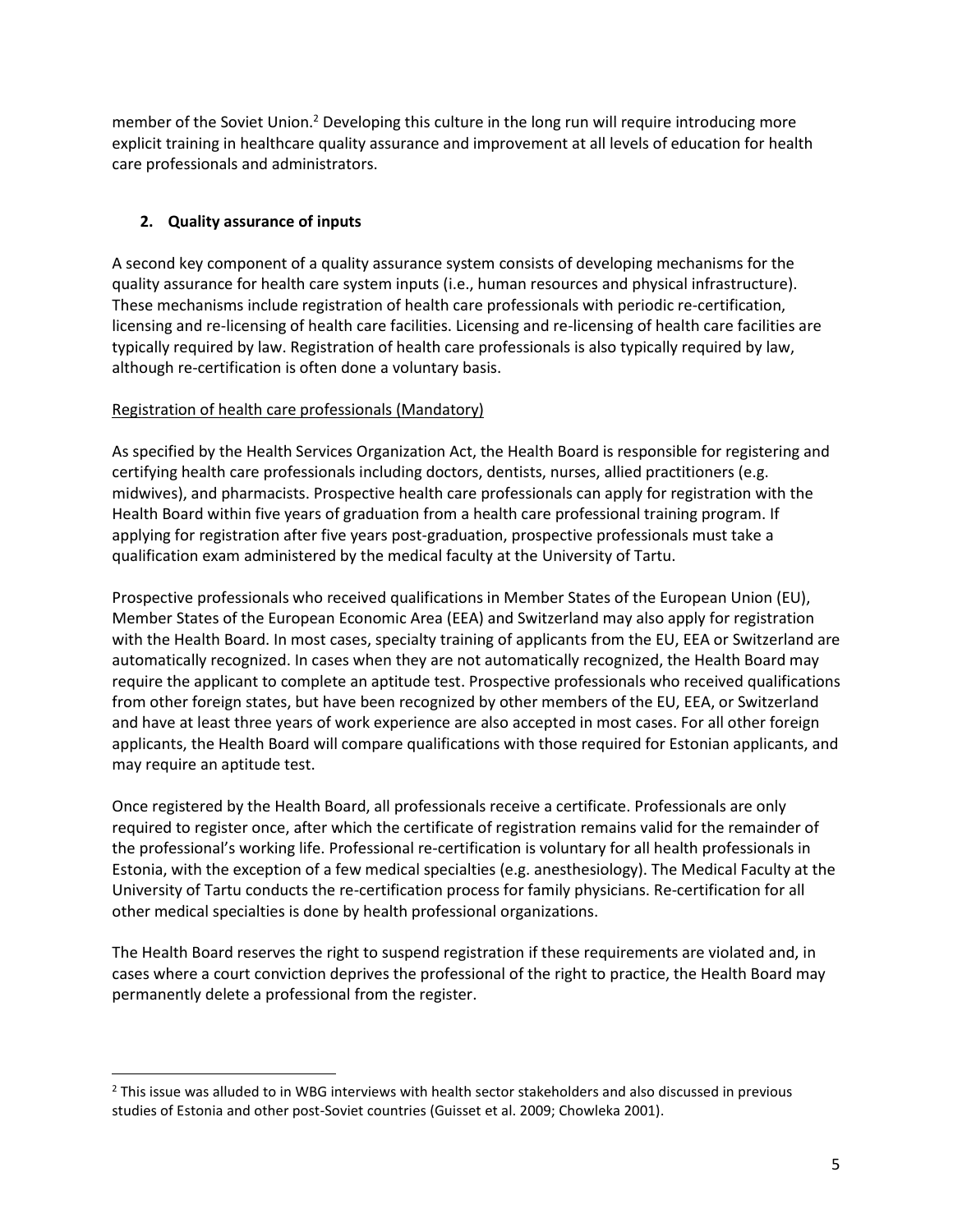# Facility licensing (Mandatory)

The Health Board is also responsible for granting facility licenses to all health care providers in Estonia to certify that the staff, facilities, installations, equipment and medicinal products for the provision of medical care comply with the requirements specified in the Health Services Organization Act. The Health Board maintains a national register of all licensed facilities. Since 2013, the Health Board also licenses family practices.

Prior to 2014, the health board required all providers to be re-licensed every five years. However, as in other sectors, health care facilities no longer need to re-licensed (i.e., licenses are now granted one time only). Nevertheless, if a complaint is made, the Health Board may perform a check in order to ensure compliance with quality standards. All licensed health care providers are also required to report regularly on health care statistics and economic activities to the Health Board.

# **3. Health system standards and guidelines**

Health system standards and guidelines are fundamental requirements for good quality assurance systems. These typically consist of comprehensive, evidence-based clinical guidelines and pathways, which serve as the criteria for quality monitoring activities. Having an established function of conducting health technology assessments and consistently updating guidelines and pathways are essential to ensuring that health system standards and guidelines reflect evidence-based practice.

# Clinical guidelines

Coordination of clinical guidelines development is currently led by the EHIF. Although several institutions and professional organizations within the health care sector have supported or carried out the development of clinical guidelines since 2003, there was no uniformly accepted national approach to guideline development, resulting in wide range of guideline formats and quality. Over 90 guidelines developed since 2003 and spanning several medical areas are available on the public website for health care workers (http://www.ravijuhend.ee/yldinfo/). Nevertheless, a comprehensive set of guidelines comparable to those of other OECD countries is still lacking, and, moreover, some guidelines do not to reflect the latest evidence for diagnosis and treatment of diseases or omit key phases of care.

A World Health Organization (WHO) project, in collaboration with the EHIF, the Faculty of Medicine at the University of Tartu and various national and international experts, was started in 2010 to harmonize clinical guideline development in Estonia and increase the use of evidence-based practices. A major result of this effort was the Estonian Handbook for Guidelines Development, which was officially launched by the EHIF in 2011. This handbook features an updated guideline development process endorsed by the Ministry of Social Affairs and the Medical Faculty at the University of Tartu, which establishes the various steps and procedures to be followed from the identification of the guideline topic through to the distribution and implementation of the final guidelines (Figure 2).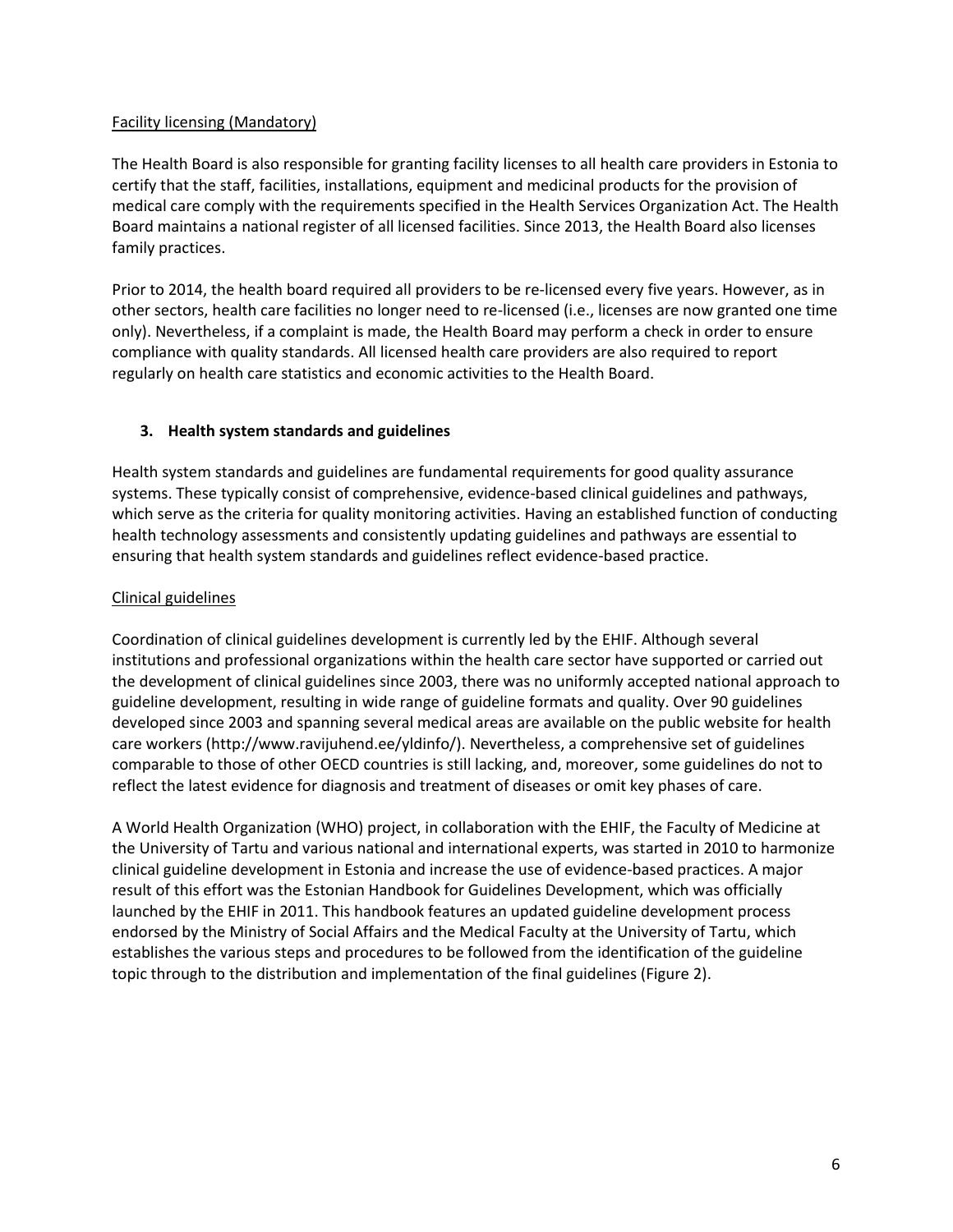

**Figure 2: Estonian Guideline Development Process** Source: (World Health Organization 2011)

The guideline development process involves a Guideline Advisory Board (GAB), which annually selects potential guidelines from proposed topics, defines the scope of the guidelines, selects a Guidelines Panel to oversee the guideline development process, approves all finalized guidelines and their respective implementation plans and assesses performance of guideline implementation. A Guidelines Secretariat, whose members are selected by Tartu University Medical Faculty and EHIF, provides technical support for the development of each guideline. Furthermore, the handbook stipulates that all guidelines prepared through this process should be updated every five years to reflect new evidence, granted that no important new evidence becomes available earlier.

Health technology assessment (HTA) results are also taken into account when developing new clinical guidelines or updating existing ones to reflect evidence-based practice. The Centre for Health Technology Assessment was established in 2012 in the University of Tartu's Department of Public Health, funded by a Ministry of Education grant; prior to this there was no standardized program for conducting health technology assessments. The results of the HTAs conducted by this Centre are used by the EHIF in decisions regarding new diagnostic and treatment options to fund, as well as by the Ministry of Social Affairs for the implementation of public health initiatives and reimbursement of pharmaceuticals. Moreover, The Centre has published 10 HTAs to date, and is expected to complete an additional 10 HTAs by May 2015 (University of Tartu Department of Public Health n.d.). Beyond this, there has been no decision on whether a separate agency or institution will assume the responsibility of conducting future HTAs.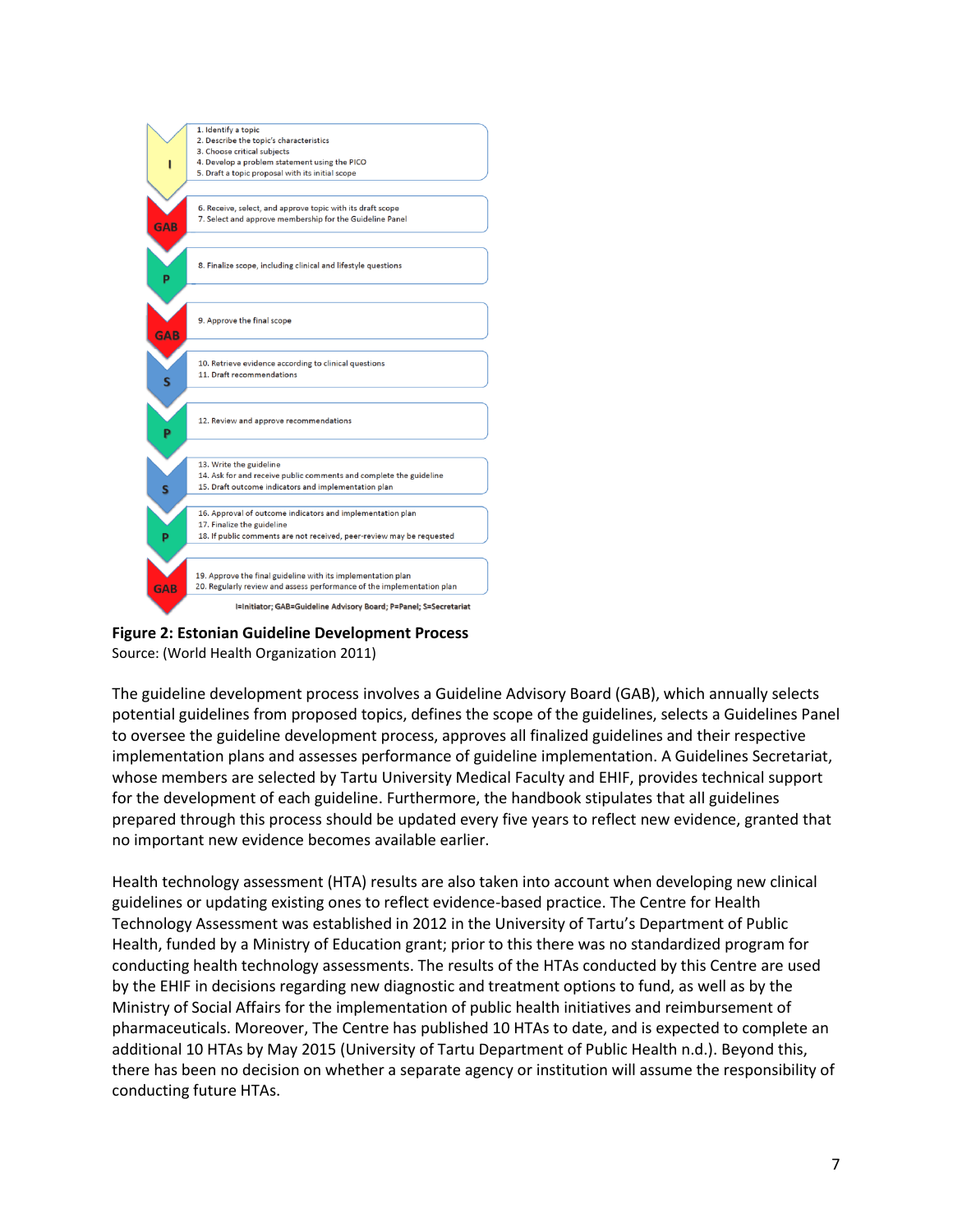# Clinical Pathways

Clinical pathways are disease-specific routes that patients should follow from first contact with the health care system across levels of care through to the completion of treatment. They also specify what services should be provided in each care setting, as well as the appropriate time frame in which services should be received. Pathways are of particular importance in countries attempting to strengthen care integration, since they help ensure that care is being provided in the appropriate setting. In Estonia, clinical pathways are in place for patients suffering from gynecological, prostate, breast, kidney and colorectal cancers, but are generally underdeveloped for other diseases and conditions. Given the country's disease burden, clinical pathways may be needed in particular for heart, cerebral and peripheral vascular disorders as well as for mental and behavioral disorders.

# **4. Monitoring and reporting on quality**

Monitoring quality of care can be performed either by external entities or by providers themselves. Participation in external quality assessments (i.e., audits, random checks, etc.) and the performance of some quality monitoring activities by providers are typically mandated either by law or in purchaser contracts. Monitoring typically consists of monitoring adherence to quality standards for clinical practice and medical facilities.

# External quality assessment of providers

# *Clinical audits (Mandatory)*

As part of its role to ensure quality of care for its beneficiaries, the EHIF has conducted five clinical audits per year since 2002. Participation in these audits is required as part of the EHIFs contracts with providers. The audit department within the EHIF selects topics from those proposed by persons engaged in the field, service providers, professional associations or state agencies that wish to improve the quality of health services. Topics are selected on the basis of criteria such as impact on expenses and service volumes, risk to patients, availability of established standards, and viability of change based on audit results. Audits generally last up to one year, during which a team of nominated auditors evaluate selected topic areas in a sample of providers (hospitals, primary care physician practices, other outpatient facilities, etc.) against established standards (e.g., clinical guidelines). The methods used include analysis of medical records, observation and interviews and surveys of patients.

The results of the audits are shared with all participants, however, until recently, providers were not required to develop improvement plans based on these audits. Since 2013, the EHIF included a contractual requirement for providers to develop improvement plans based on audit results as well as reports on the implementation of these plans at agreed intervals. The EHIF is still developing a process of how best to evaluate the improvement plans and include any financial sanctions or rewards as incentives for compliance. In the event that the reports submitted do not present satisfactory indications of improvement, a follow-up audit may be conducted.

To date there has been no systematic evaluation of the impact of the audits on improvements in quality of care. The EHIF is currently finalizing a handbook for publication to standardize the methods used in carrying out the clinical audits and assist in training future auditors.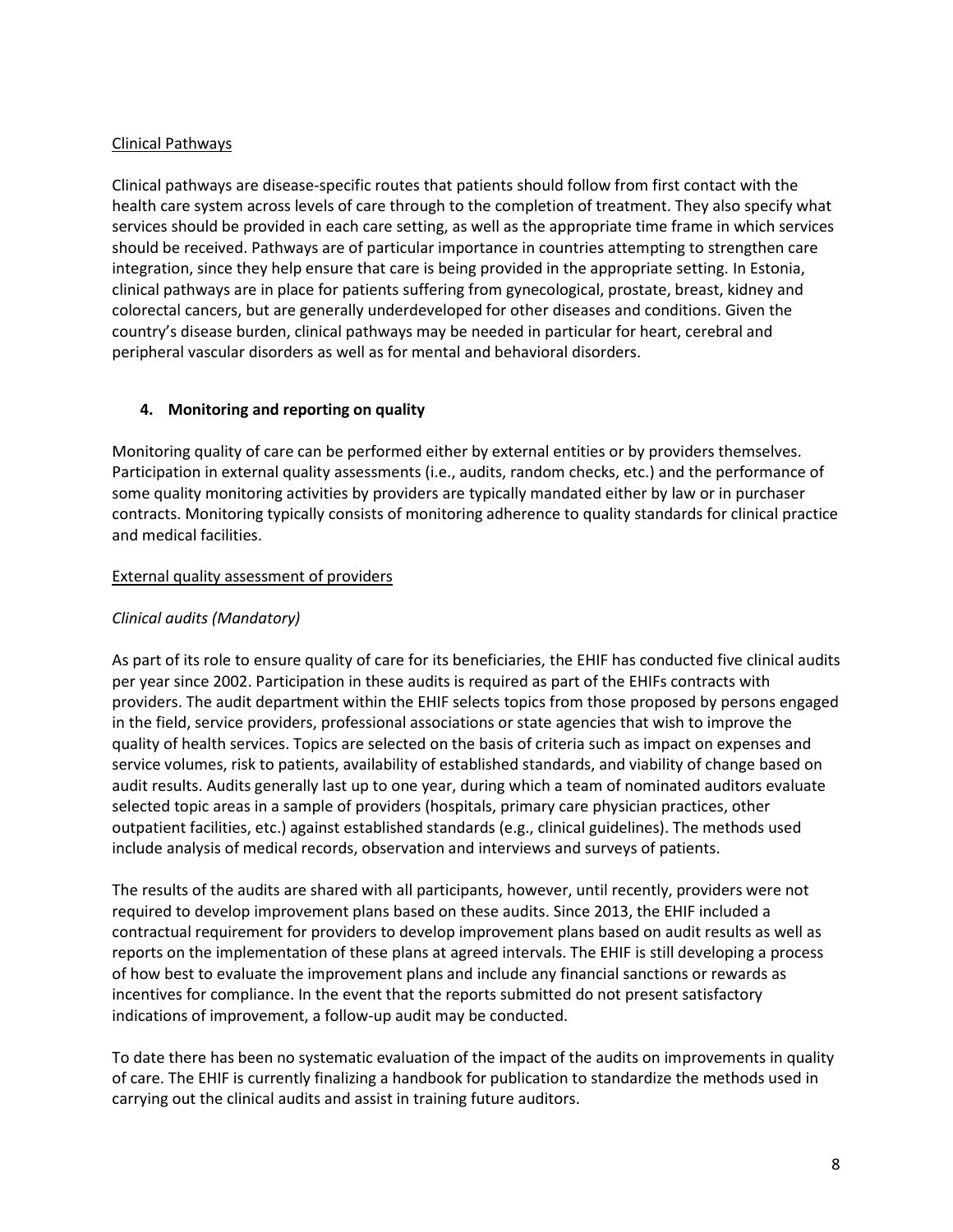### *Monitoring of waiting times (Mandatory)*

The EHIF sets maximum waiting times for all care settings (Table 2), on which it regularly collects data. For hospitals, the EHIF uses both prospective and retrospective monitoring methods. With the prospective method, it monitors waiting times in all hospitals by determining whether a specialized outpatient visit, day care and acute inpatient care admission would be available within the respective maximum waiting time. With the retrospective method, which it uses in only a few select hospitals, it collects data on actual waiting times for specialized outpatient care (Box 2).

According to the EHIF's 2013 annual report, with the exception specialized outpatient care where appointments within the recommended waiting period are available for only about 50% of patients (Table 2), appointments are available within the maximum waiting period for close to 100% of patients for all other types of care (Estonian Health Insurance Fund 2012). In select hospitals, results for specialized outpatient care vary significantly according to the monitoring method used. According to the prospective method only 36% of patients were able to get appointments within the maximum waiting time, whereas according to the retrospective method, 74% of patients were seen within the maximum waiting time period. The monitoring system, however, encourages hospitals to provide patients with appointments only if they are available within the maximum waiting times (i.e., otherwise patients may be simply turned away). At the same time, hospitals find it difficult to manage appointments effectively, as patients seek bookings with multiple facilities to increase their chances of getting seen quickly.

For primary care facilities, the EHIF monitors actual waiting times during inspection visits with almost all patients receiving care within the maximum period. The maximum waiting time for acute cases is 1 working day, while the waiting time for non-acute cases is 5 working days. Adherence to these waiting times appears to be adequate, with 2/3 of non-acute cases experiencing waiting times of less than 3 days.

# *Monitoring of structural quality*

As specified by the Health Services Organization Act, the Health Board is responsible for supervising the structural requirements of health care facilities including room sizing and medical equipment, as well as family practice opening and visiting hours. Documentation on structural quality is reviewed once, prior to granting facility licenses. Subsequently, further reviews or physical inspections of quality are only done when there is indication of that further supervision is needed (such as through patient complaints and/or satisfaction scores).

### *Monitoring use of online prescription system*

The Health Board also conducts periodic audits to check factors such as adherence to recommended criteria for correct prescribing practices according to guidelines as well as provider use of the online prescription system.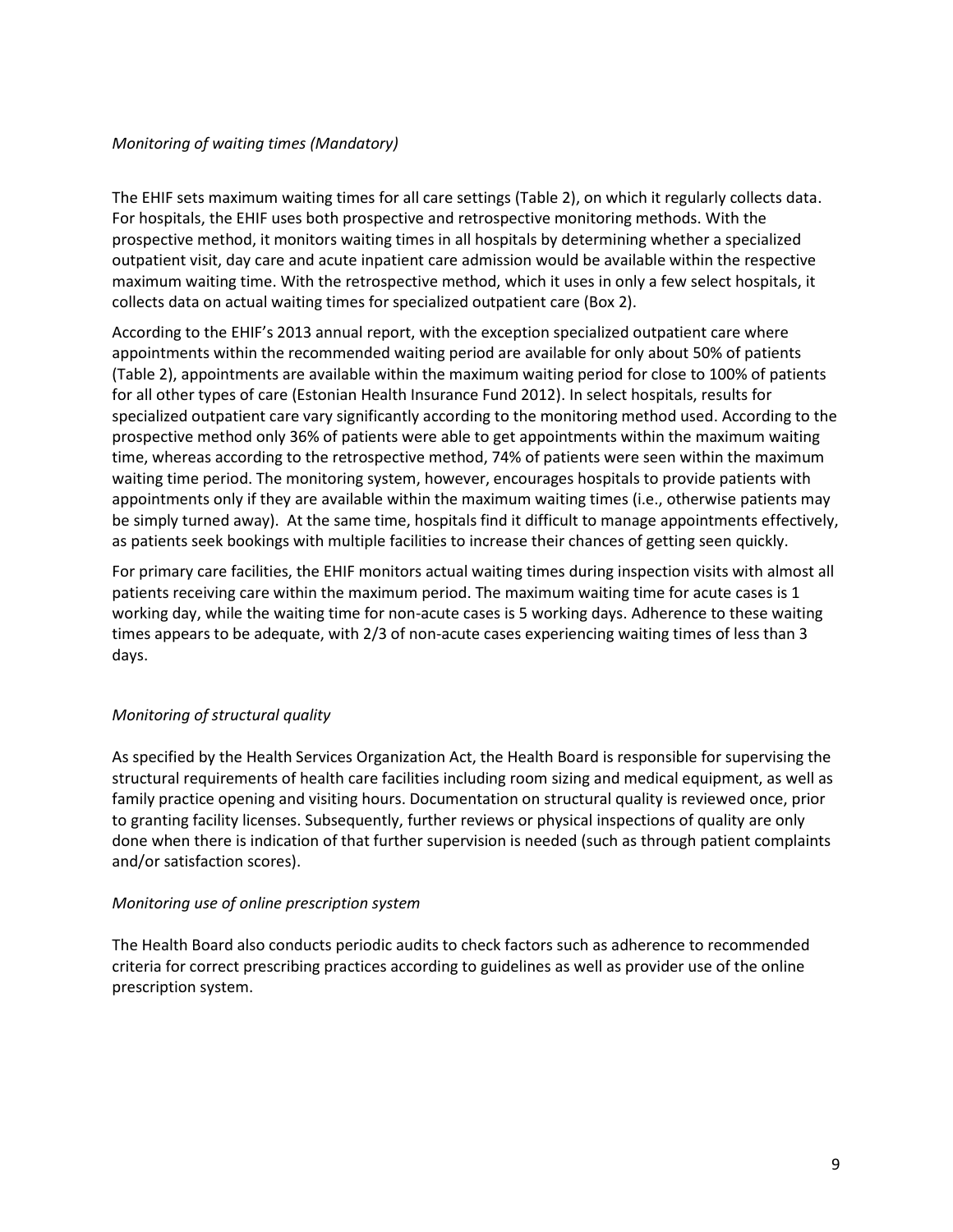#### **Box 2. Hospital Waiting Time Monitoring Methods**

*Prospective Method (all care types, all hospitals)*

- Providers report the first available slot as of the first day of the month.
- Select hospitals submit these reports on a monthly basis, while other contractual partners submit the reports on a quarterly basis.

*Retrospective Method (specialized outpatient care only, acute care hospitals only)* 

 Providers account for the appointments held during the previous month, including the times each patient spent on the waiting list.

Source: EHIF 2013 Annual Report; Personal Communication.

| <b>Type of Care</b>           | <b>Maximum Waiting Time</b> | % of Patients with Appointment<br>within Maximum Waiting Time |
|-------------------------------|-----------------------------|---------------------------------------------------------------|
| Primary care: acute cases     | 1 working day               | 100                                                           |
| Primary care: non-acute cases | 5 working days              | 98                                                            |
| Specialized outpatient care   | 6 weeks                     | 49.5 (prospective method, all<br>hospitals)                   |
|                               |                             | 36.3 (prospective method, acute care<br>hospitals only)       |
|                               |                             | 74 (retrospective method, acute care<br>hospitals only)       |
| Day care                      | 8 months                    | 97.5                                                          |
| Acute inpatient care          | 8 months                    | 89.8                                                          |

### **Table 2. EHIF Maximum Waiting Times**

*Source: EHIF 2013 Annual Report*

### Internal quality assessment

As part of contractual requirements with the EHIF, hospitals are required to develop their own quality management systems with codes of practice, documentation forms and performance standards together with regular compliance control and analysis. With the exception of patient satisfaction surveys, the EHIF contracts do not, however, specify which performance standards hospitals are required to assess, nor provide any guidance for how to conduct the performance assessments. The EHIF is currently in the process of developing a similar contractual requirement for family physicians.

Hospital quality departments coordinate patient satisfaction surveys and alternate between conducting them in inpatient and outpatient settings each year. The family physician's association includes a sample patient satisfaction survey that family physicians can emulate in their Quality Guideline for Family Doctor Practices. Providers include analyses of their patient satisfaction surveys in their annual reports, which have tended to reveal generally positive results. Since 2013, as part of a change in contractual requirements with the EHIF, hospitals are now required to disclose the results of their patient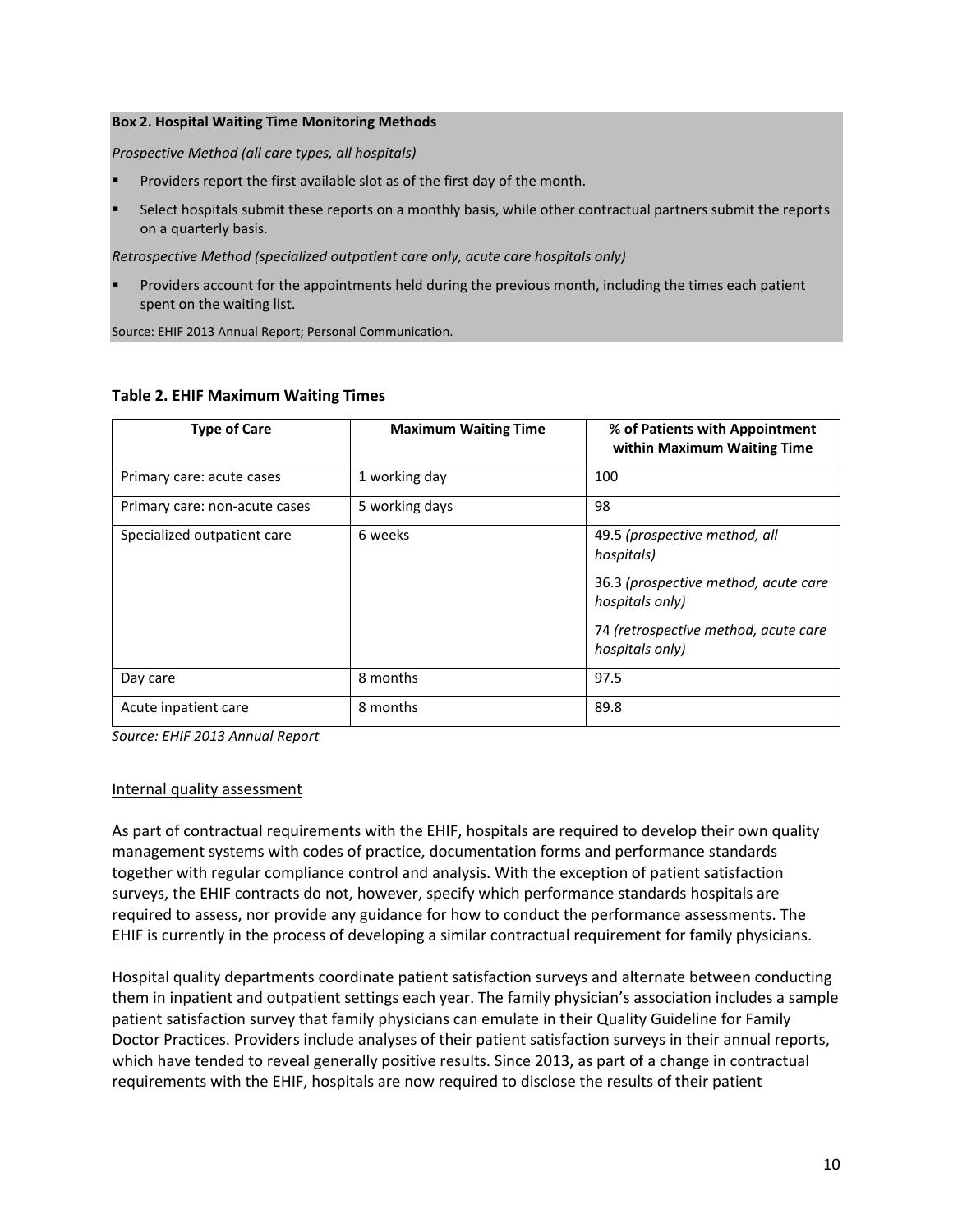satisfaction survey analysis and a summary of their quality measurement and assessment activities at least once per year both on-site and on their websites.

Aside from these satisfaction surveys, there is little information about other internal quality monitoring and assessment activities within family physician practices. Although all hospitals have quality management departments, there is lack of strategic frameworks and action plans for quality monitoring and assessment as well as limited data to evaluate their activities. In addition, responsibilities for measuring clinical and non-clinical aspects of quality are often separated, with quality departments tending to focus on non-clinical aspects of quality, including financial indicators and patient satisfaction, while individual hospital departments monitor clinical effectiveness according to established standards and guidelines.

The most common quality management activities performed in hospitals include: i) responding to patient complaints, ii) monitoring of complications and adverse events and iii) internal audits. In addition, six of Estonia's largest hospitals participate in an international performance assessment project known as the WHO performance assessment tool for quality improvement in hospitals (PATH) project.

# *i) Patient complaint system (Mandatory)*

All hospitals are required by law to have a system in place to address patient complaints. These can either be resolved within the hospital or, in more serious cases, through the Expert Commission of Patient Safety organized by the Ministry of Social Affairs. After initial negotiations with the patients submitting complaints, hospitals may choose to provide financial compensation for any harm that was caused. Since hospitals are not required to report patient complaints resolved within the hospital to the Ministry, there is no national registry of the number of these cases and their results. On average, about 150 cases are referred to the Expert Commission per year, which are then evaluated by a panel of medical experts. Patients can either re-negotiate with providers on the basis of the Commission's evaluation or settle their cases in court.

# *ii) Monitoring complications and adverse events (Mandatory)*

All hospitals are required by law to report hospital infections, side effects of pharmaceuticals and side effects of blood transfusions to the Health Board. Many hospitals monitor other complications and adverse events, however, most maintain this information internally, as there is no requirement to report these to any authority, let alone make them publicly available. Nevertheless, hospital representatives have indicated a potential underreporting in these areas due to fears about litigation.

# *iii) Internal audits (Voluntary)*

In addition to the external audits conducted by the EHIF, clinical departments within some hospitals also periodically conduct voluntary, internal audits. Typically, clinical managers form a working within the hospital, which discusses potential audit topics based on available data, and evaluates them according to local and/or international standards and guidelines. The frequency of these audits, the methodologies used and how the results have influenced future practices, however, have not been studied.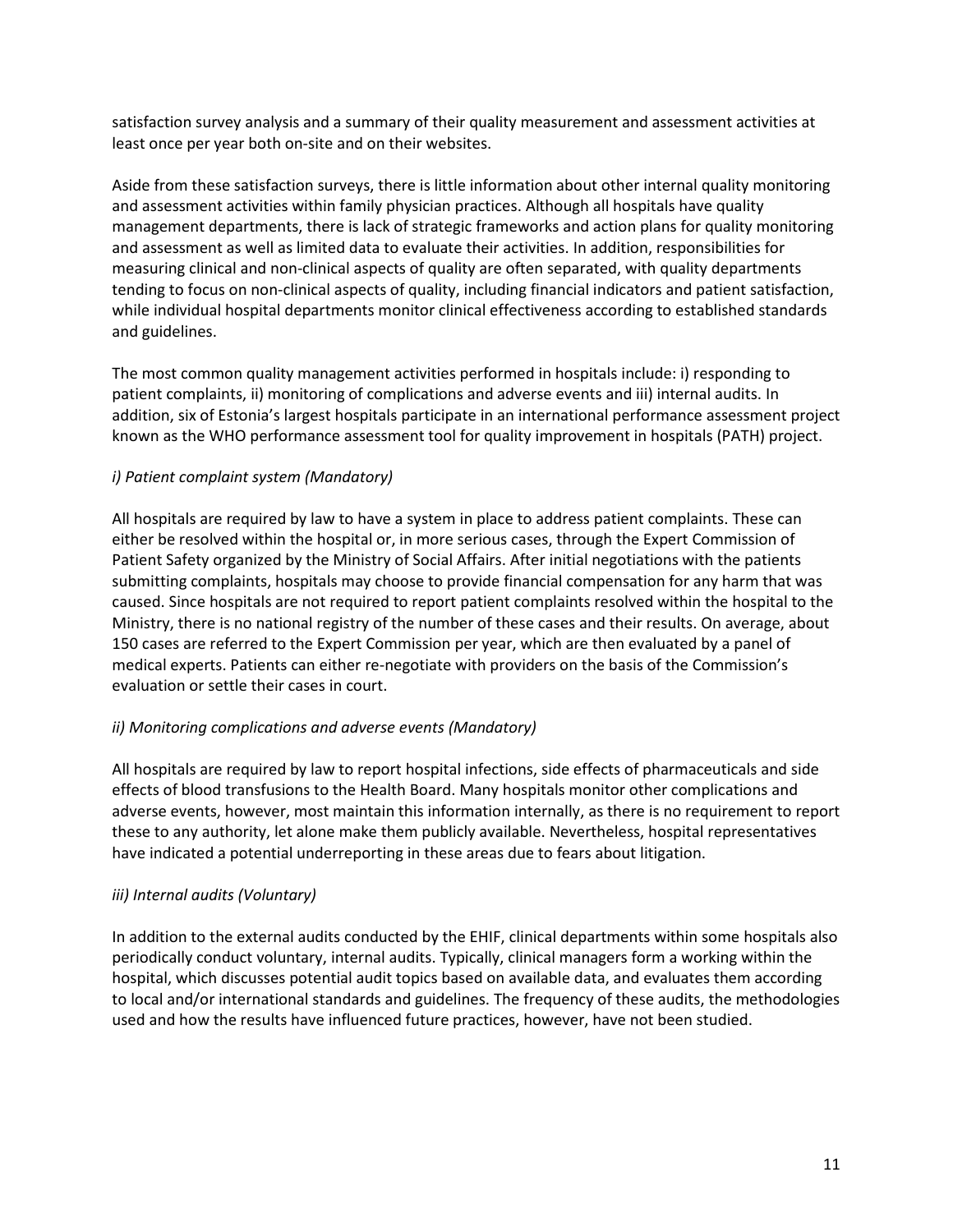# *iv) PATH project (Voluntary)*

A few Estonian hospitals participate in a quality-monitoring project developed by the WHO Regional Office for Europe in 2003, known as the performance assessment tool for quality improvement in hospitals (PATH) project. PATH indicators assess several areas of quality in hospitals including clinical effectiveness, efficiency, staff orientation, responsive governance, safety and patient-centeredness. This tool allows hospitals to comprehensively assess their performance for quality improvement activities, compare and interpret the results at the country-level and international level, based on characteristics such as hospital specialties or geographical location. The EHIF coordinates the involvement of two of Estonia's three regional hospitals and its four central hospitals in this project, which they first joined for the second wave of data collection in 2007.

Prior evaluations of the PATH project revealed that it had several limitations, although it brought several stakeholders together and initiated a dialogue on the issue of monitoring quality (Guisset et al. 2009). These limitations included a heavy focus on international comparison, difficulty of translating the PATH indicator definitions to the Estonian context, and transparency issues. The latter was associated with discomfort with the EHIF being the main coordinator of the project, which conflicts with its role as purchaser. As a result, there was some reluctance among hospitals to reveal a complete picture of performance due to fears about financial repercussions.

# **5. Quality improvement initiatives (examples)**

Quality improvement initiatives may include national policies and programs as well as initiatives carried out by providers themselves. Some examples of quality improvement initiatives at the national level include disease management programs, continuous medical education, accreditation of provider organizations, use of e-health systems and pay-for-performance schemes. Provider quality improvement initiatives may include staff trainings, use of checklists, and discharge planning in hospitals. Estonia has a number of quality improvement initiatives in place at the national level as well as some examples of provider-led initiatives.

# National quality improvement initiatives

# *Continuing medical education (Voluntary)*

Participation in continuing medical education (CME) courses ensures that providers are kept up to date on the latest evidence-based practices and changes in national and international quality standards. The Medical Faculty at the University of Tartu administers CME courses for health care professionals. Participation in official CME programs for family physicians was initially high, but has declined in recent years. This trend may be due to an ageing workforce with decreased interest in re-certification as well as competing, but unrecognized, CME programs, such as those offered by pharmaceutical companies. Limited time due to heavy workloads combined with a lack of resources for participation in these courses may also contribute to this challenge.

# *Accreditation for health care providers (Voluntary)*

Accreditation is the process of certifying providers' compliance with established standards, including those required by law. This process sets standards at a maximum achievable level to stimulate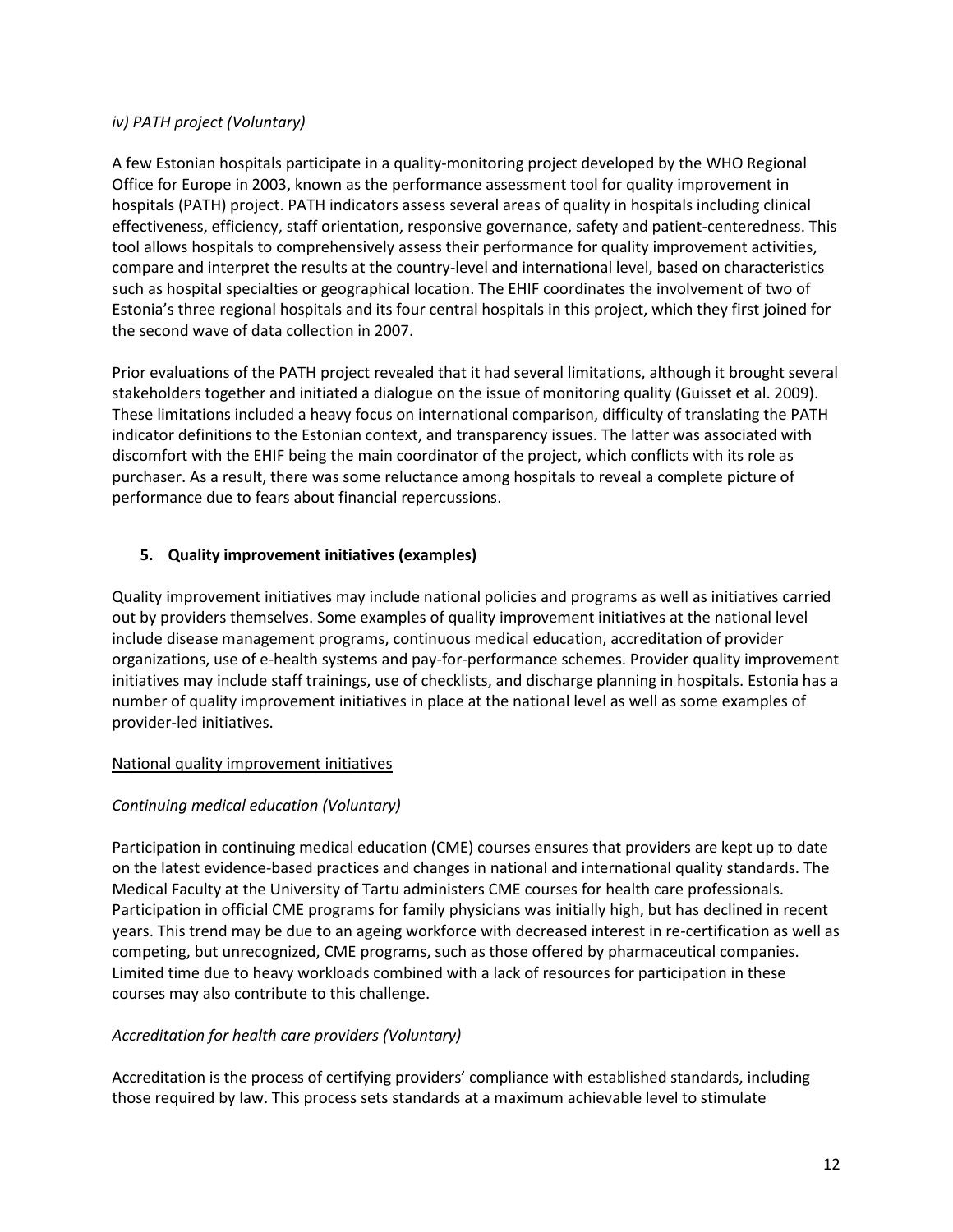improvement over time. In turn, granting institutions recognition for adhering to these standards serves as a market signal to increase consumer demand for these high quality services. While there is no national accreditation system for hospitals in Estonia, the Family Physician's Association runs a voluntary, annual accreditation program for family practices. Interviewed stakeholders have attributed the lack of an accreditation system for hospitals to limited opportunity for competition due to the small number of hospitals in the country.

This program is based on the criteria listed in the Association's "Quality Guideline for Family Doctor Practices in Estonia," which was developed in 2009. This guidebook provides a collection of standards, criteria and indicators on which to base assessments of quality regarding access and organization of practices, the quality of medical treatment, and also whether the practices can provide a learning environment for medical students and intermediate medical staff, as well as serve as a base for conducting scientific work. Every year, practices participating in the accreditation program can submit data based on a set of specified indicators for which they receive points. Based on this point system, practices are classified into A, B, or C – level practices, with the A-level practices representing those of the highest quality. Prior to awarding the accreditation, members of a board created by the FPA audit those classified as A-level practices to verify the information that is provided. In turn, B and C level practices are awarded their classifications without an audit.

In the 2009-2010 cycle, 79 practices participated in the accreditation program, of which 18 were awarded A-level status. This number increased slightly in the 2010-2011 cycle, when 24 of 109 participating practices were awarded A-level status (Martinson 2011). Given that there are about 450 family practices in Estonia, the low participation rate of family practices in the accreditation program has been subject of recent discussions between the family physicians' association and the EHIF on whether to provide a financial incentive for participation.

Despite the lack of a national accreditation system for hospitals, some hospitals participate in or follow international accreditation programs such as the International Organization for Standardization (ISO), European Foundation for Quality Management (EFQM), and Joint Commission International (JCI) for their own quality management purposes. In addition, specific specialty departments in some hospitals are also accredited according to international standards, such as those set by the Organization of European Cancer Institutes (OECI).

# *Quality Bonus Scheme*

To encourage adherence to preventative care guidelines in primary care, the EHIF introduced a voluntary Quality Bonus Scheme in 2006. This scheme, which is based on a point system, awards a prorated lump sum based on the achievement of performance targets for chronic disease prevention and management, including the provision of recommended annual diagnostic tests and nurse counseling for diabetes and hypertension.

The scheme, however, has a number of limitations. For example, it rewards the provision of individual procedures or services rather than for coordinating the provision of a full set of recommended services for patients with a specific condition. It also lowers the bar by awarding the bonus to family physicians when only 80% of all possible points are reached and does not monitor the type of physicians that provide the services – that is, family physicians benefit from the marginal increase in preventive services provided by specialists. The size of the bonus payment is small, constituting only about 2% of the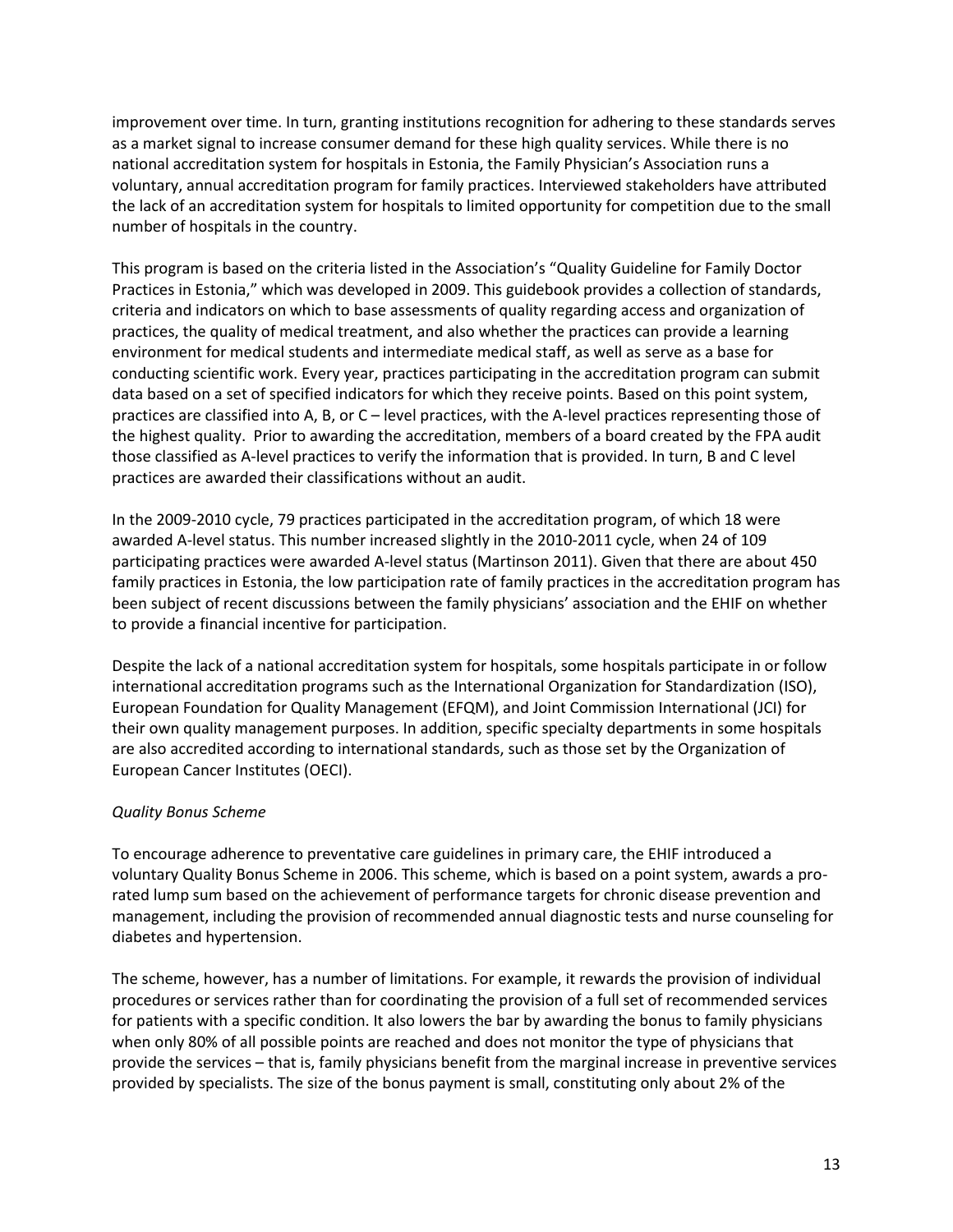average family physician's annual revenues in 2011. Furthermore, there is some indication that family physicians find the scheme patronizing, which may be further compromising compliance.

# *E-Health Systems for Quality Improvement*

A major achievement in quality of care in Estonia has been the development of a comprehensive, national e-health system. This includes electronic medical records (EMR), e-prescription and e-imaging systems, which allows vital patient health information to be accessed and shared between physicians and health care professionals in all health care settings as well as with patients. Nevertheless, some improvements to this system can still be made. In particular, several of Estonia's large hospitals have also developed their own EMR systems, which have had some compatibility issues with the national system resulting in delays in the transfer of information or the transfer of incomplete information.

To improve quality in primary care, all family physician practices are equipped with a computer decision support system, which contains instructions on caring for patients with specific disease conditions according to clinical guidelines. However, although the system covers guidelines comprehensively for most pediatric conditions, it is lacking considerably in guidelines for other diseases. To improve the problem solving capacity in primary care, an e-consultation system has been developed. Through this system specialists are reimbursed to provide consultation services to family physicians, which allows them to make diagnoses at the primary care level, and determine if further specialist care is needed. So far, this system has been implemented in one major Estonian hospital. Broader implementation of this system could substantially reduce the number of avoidable specialist visits by increasing problemsolving capacity at the primary care level.

# *Advisory Board for the Development of Quality Indicators*

In March 2014, the Dean of Medical Faculty of the University of Tartu established the Advisory Board for Development of Quality Indicators (ABDQI). The objective of the ABDQI is to develop a system of quality monitoring indicators, and is the first initiative in which clinicians are playing a leading role in developing quality-monitoring indicators. In November 2014, five medical specialist associations (neurology, oncology, intensive care, gynecology and surgery) presented the first indicator proposals to the ABDQI.

### Provider quality improvement initiatives

# *Family Medicine Nurse Bonus Program (Voluntary, Incentivized)*

A local family medicine practice has implemented a bonus program for to improve family practice nurse performance. The creation of the program was inspired by the results of patient satisfaction surveys, indicating a need for improvement in the quality of interactions with nurses. In this program nurses, are monitored over a period of two months based on criteria for the quality of documentation, the extent to which they answer phone calls and their attitude and behavior towards patients. Nurses that perform well based on these criteria can receive a 50-euro bonus after the two-month observation period.

### *Hospital Quality Initiatives (Voluntary)*

Quality improvement activities vary across hospitals. Representatives interviewed suggested additional quality improvement activities include regular health professional staff trainings and support systems in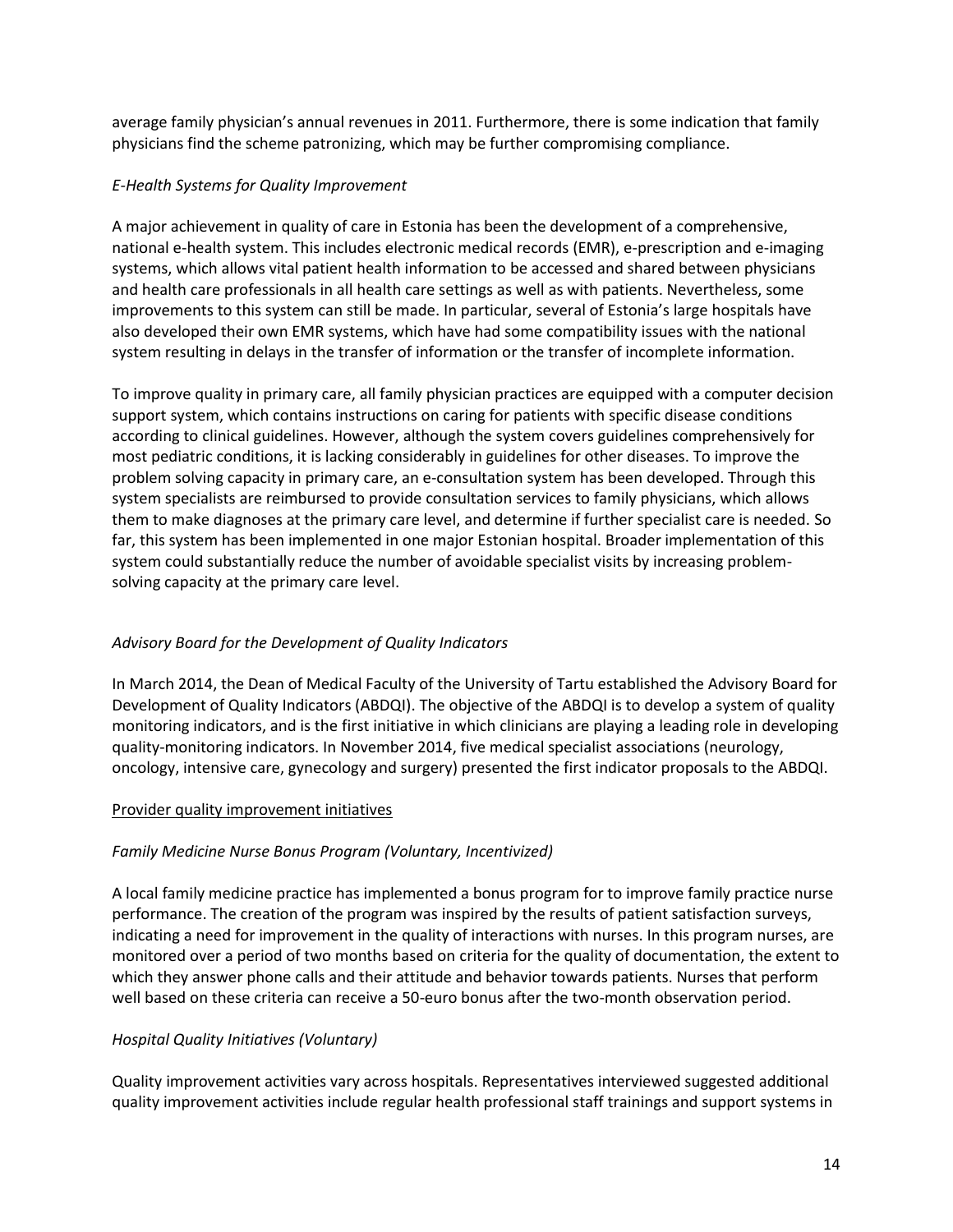a variety of areas as well as periodic staff meetings to discuss issues such as difficult patient cases or complications arising during certain procedures in order to promote further learning and improvement. One hospital also cited their participation in the WHO baby friendly hospital initiative, which implements practices to promote, protect and support breastfeeding in health-care facilities.

# **III. Conclusions**

As demonstrated in the above analysis, Estonia has already established various key elements of a good quality assurance system. Nevertheless, there continues to be room for improvement in all five key component areas of these systems. Most importantly, there is a need for the development of clear leadership and a national vision for quality assurance, a culture of accountability and openness to change, as well as comprehensive quality indicator monitoring and reporting systems at the national level.

# Governance system

Estonia has components of a good governance system for quality assurance. Namely, several health sector stakeholders perform quality assurance and improvement activities and a number of laws are in place to ensure quality of care. Nevertheless, there is a lack of strong leadership and clear national strategic framework for quality assurance in the health sector, resulting in weak accountability for encouraging or enforcing adherence to quality standards. In the meantime, the EHIF has assumed a lead role in number of quality assurance activities (clinical guideline coordination, clinical audits, patient satisfaction survey coordination, PATH project coordination etc.), although some providers have expressed uneasiness with this due to its conflicting role as purchaser. In contrast, in Norway, for example, the Ministry of Health and Care Services is the main actor responsible for healthcare quality policy and first developed its national strategic framework for quality improvement in 1995. This was updated with the publication of a more recent national strategy for quality improvement in health and social services for 2005-2015 (OECD 2014).

As such, Estonia would benefit greatly from an in-depth analysis of its quality assurance and improvement system and identify key weaknesses to inform a national strategy that aligns the responsibilities of the various health sector stakeholders according to national priorities and possibilities. Devising a body either within the Ministry or an independent executive agency that is responsible for coordinating quality assurance activities would enhance accountability of the various actors involved. Moreover, this body could also serve as a technical resource center to collect and disseminate information on domestic and international experiences with quality improvement initiatives.

However, a much more fundamental change may be needed in Estonia to create a culture that is open to acknowledging errors and failures, and willing to make the necessary modifications in practice to achieve quality improvement. Clinicians will have to be well trained in the principles of performance measurement, quality improvement and risk management that are specific to their practice specialties. Indeed, technological improvements alone, without this fundamental behavioral change, will do very little to assure and improve quality. Thus, in the long run, training and education on quality in healthcare will need to be more explicitly incorporated into undergraduate, specialty and CME courses. This will allow future healthcare professionals and administrators to develop the knowledge, attitudes and skills necessary to ensure the proper functioning and success of quality assurance and improvement systems.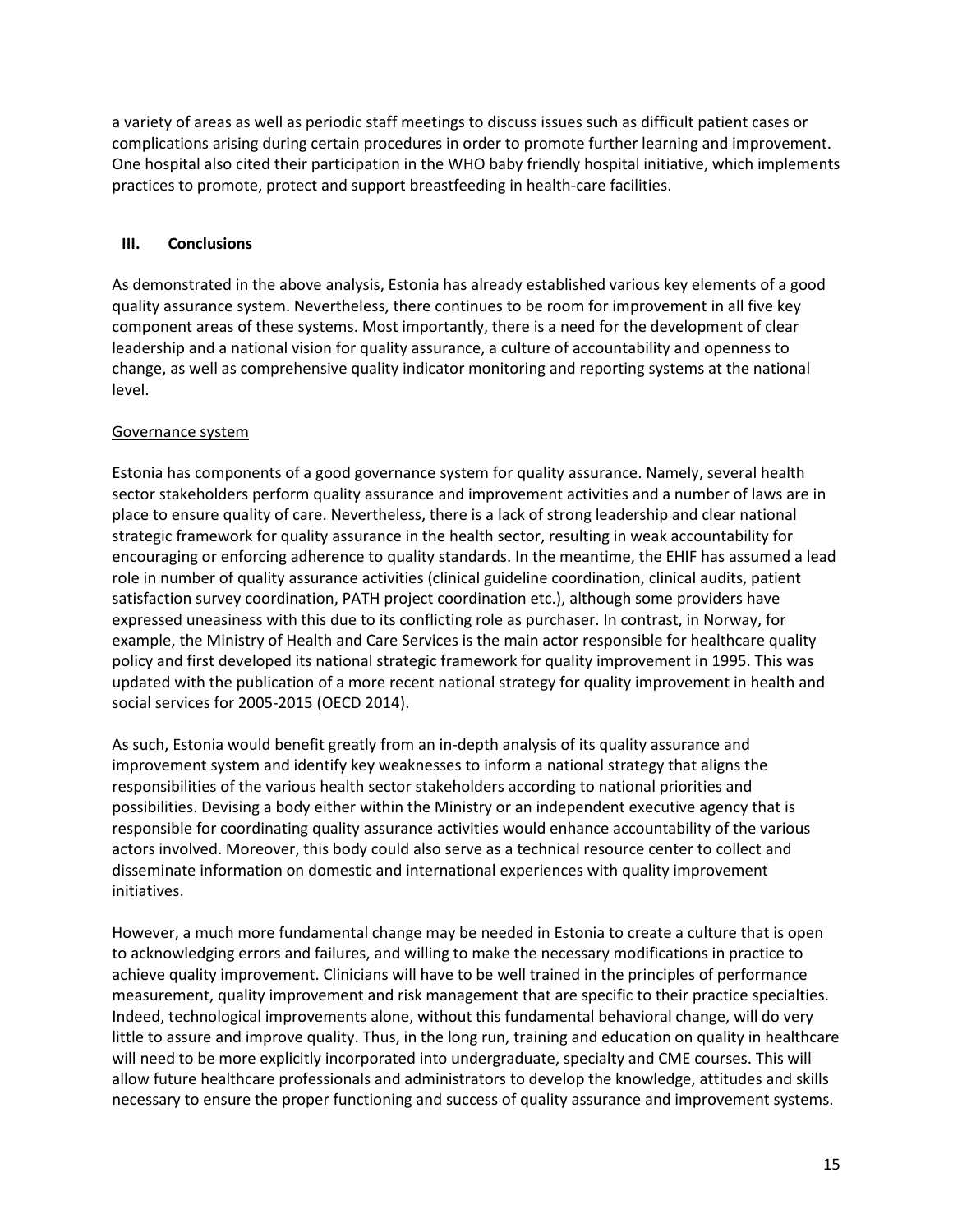# Quality assurance of inputs and development of standards and guidelines

While Estonia does have a system for assuring the quality of inputs such as human resources and facilities it is lacking in terms of self-regulatory mechanisms – that is, mandatory re-licensing of health care facilities and re-certification of health care professionals – as in other OECD countries. Incentives for participation in re-certification are low, which results in limited assessment of the qualifications of health professionals on a regular basis, which contrasts with practices in the UK and the Netherlands, for example (OECD 2013). Since the re-licensing requirement was recently eliminated, re-instituting this self-regulatory mechanism may be politically challenging.

Estonia has also made substantial progress in recent years to establish adequate health care standards and guidelines, including streamlining the process for guideline development and making all guidelines available to providers on a central website, conducting health technology assessments and developing pathways for some cancers. While this has been a good start, the country still lacks a comprehensive set of updated clinical guidelines and pathways similar to other OECD countries. In addition, although the pathways for cancers have been developed it is unclear to which extent they have been implemented. Moreover, the availability of health technology assessments to inform guideline development in the future is still uncertain.

### Monitoring and reporting on quality

One area that could benefit from substantial improvement in Estonia, especially considering its developed health information technology infrastructure, is its quality monitoring and reporting system. While providers participate in and conduct some important quality monitoring and reporting activities including clinical audits by the EHIF, and reporting on some adverse events and patient satisfaction, the country is lacking a mechanism for the systematic collection of data on clinical effectiveness on par with countries such as Denmark, Sweden and the UK which have national quality registries and clinical quality indicator systems (Shaw & Kalo 2002; OECD 2013). The establishment of the Advisory Board for the Development of Quality Indicators is an important first step in this addressing this gap. Agreement on a minimum quality indicator data set on which providers are required to publicly report would allow for increased transparency in the system as well as an opportunity for national comparisons and international benchmarking. Although publishing periodic national assessments of performance could serve as an incentive for quality improvement in itself, linking payment to patient-based data could also greatly improve quality.

### Quality Improvement

Finally, there are several initiatives for quality improvement currently in place both at the national and provider levels. Nevertheless, further improvements to these initiatives could be made such as increasing resources and incentives for participating in CME and accreditation programs, strengthening the quality bonus scheme and further streamlining e-health systems for quality improvement. While strengthening the quality monitoring and reporting system is an important first step in inciting change, clearly defining expectations as well as providing technical support, on-site training and incentives will help ensure that necessary actions are taken.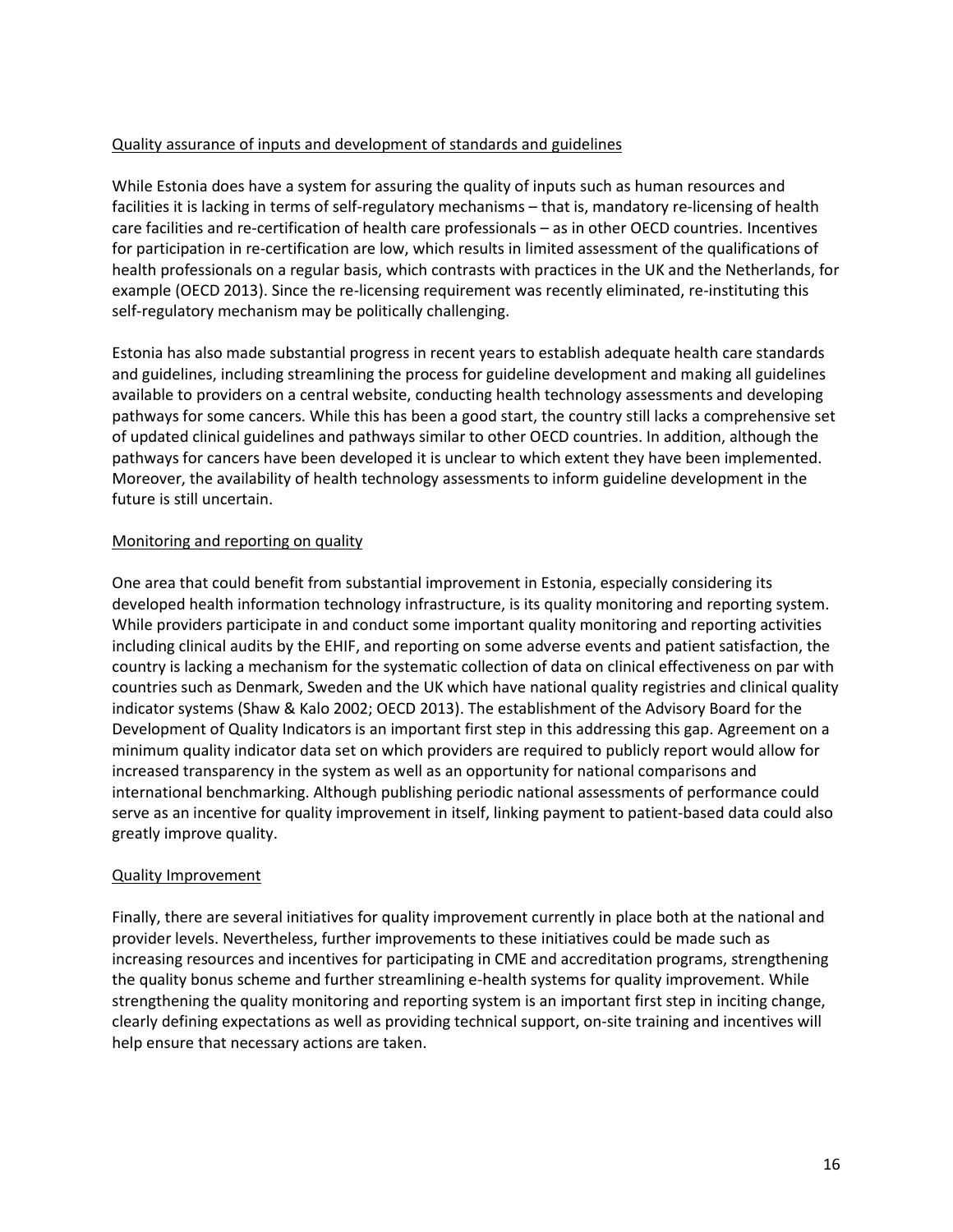### **IV. References**

Chowleka, P.A., 2001. Challenges to institutionalizing sustainable total quality management programs in healthcare systems of post-Soviet countries. *International journal of economic development*.

Estonian Health Insurance Fund, 2012. *Estonian Health Insurance Fund Annual Report*, Tallinn, Estonia.

- Guisset, B.A., Kjaergaard, J. & Habicht, J., 2009. *Performance management, developing a culture of measurement and continuous quality improvement in Estonian hospitals: Recommendations on alternative entry points and ways forward*,
- Lai, T. et al., 2013. Health Systems in Transition Estonia Health system review. *Health systems in transition*, 15(6).
- Legido-Quigley, H. et al., 2008. *Assuring the quality of health care in the European Union. A case for action*, Available at: <http://scholar.google.com/scholar?hl=en&btnG=Search&q=intitle:Assuring+the+quality+of+healt h+care+in+the+european+union#7> [Accessed February 5, 2015].
- Martinez, J., 2001. *Assessing Quality, Outcome and Performance Management*, Available at: <http://www.who.int/hrh/documents/en/Assessing\_quality.pdf> [Accessed February 5, 2015].
- Martinson, K., 2011. Building the Quality System in Family Medicine -Estonian Experience [PowerPoint Slides]. Available at: European Society for Quality and Safety in Family Practice site. <http://www.equip.ch/flx/events/40th\_equip\_assembly\_meeting\_in\_zagreb\_3\_5\_november\_201 1/programme\_slides/> [Accessed February 5, 2015].

OECD, 2014. Quality of health care in Norway. In *OECD Reviews of Health Care Quality: Norway*. OECD.

OECD, 2013. Quality of health care in Sweden. In *OECD Reviews of Health Care Quality: Sweden*.

Põlluste, K. et al., 2006. Quality improvement in the Estonian health system - Assessment of progress using an international tool. *International Journal for Quality in Health Care*, 18, pp.403–413.

Shaw, C., 2013. Mission report : EHIF and quality of healthcare in Estonia, pp.1–9.

Shaw, C.D. & Kalo, I., 2002. *A background for national quality policies in health systems*,

University of Tartu Department of Public Health, Health Technology Assessment in Estonia. Available at: http://www.arth.ut.ee/en/hta/health-technology-assessment-estonia [Accessed February 5, 2015].

World Health Organization, 2011. *Estonian handbook for guidelines development*,